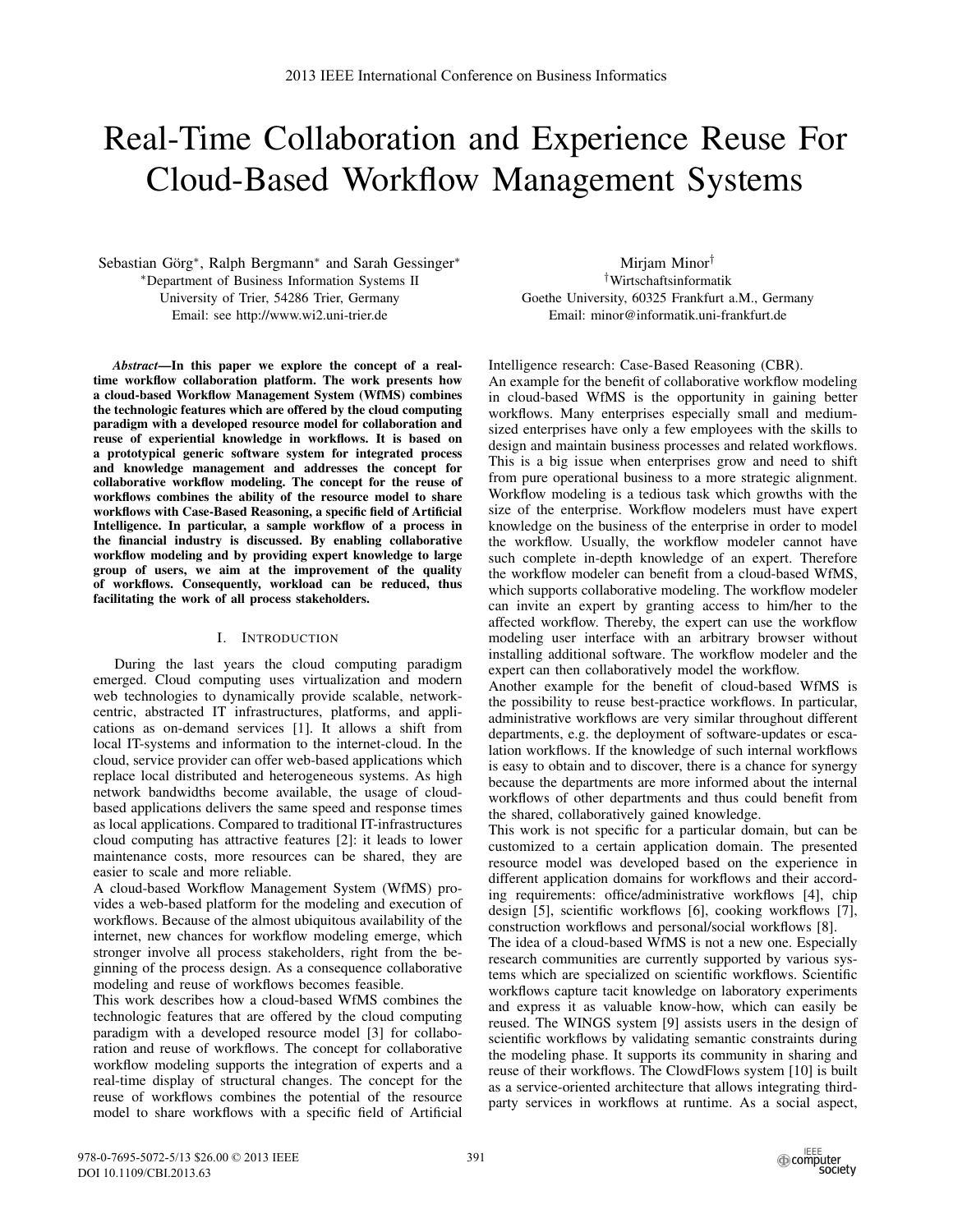every registered user may share and reuse workflows of other users by copying a public workflow in her/his private repository. MyExperiment [11] is a social networking environment for sharing research objects. It offers a collection of scientific workflows which consists most notably of Taverna<sup>1</sup> workflows, which are executable in the Taverna workflow workbench. For the community of MyExperiment the workflow execution engine does not matter but the knowledge in the workflows and the used services. For this reasons it offers a market place where users can share, reuse, and repurpose scientific workflows to avoid unnecessary reinvention. However, these systems are customized for a certain community and their needs and do not regard collaborative workflow modeling.

The remainder of this paper is organized as follows. In the next section, the CAKE framework and its integrated cloud-based WfMS is presented, which is the foundation for this paper. Then, the resource model is regarded, which allows a cloudbased WfMS to reuse any workflow specific resource, thus facilitating collaboration [3]. In the next section, it is described how the resource model and the system architecture enable collaborative workflow modeling. After that, the approach of process-oriented case-based reasoning is explained and how it reuses collectively gathered procedural knowledge in order to support all workflow stakeholders, during the modeling of a workflow. Finally, we draw some conclusions and present an outlook to the next steps of this work.

# II. THE CAKE SYSTEM

The Collaborative Agile Knowledge Engine (short CAKE)<sup>2</sup> is a prototypical generic software system for integrated process and knowledge management. CAKE integrates selected research results on agile workflows<sup>3</sup>, case-based reasoning (see section V), and web technologies into a common platform that can be configured to different application domains and needs. Agile workflow technology [13], [14] means that a workflow can be modeled and changed on demand, even running workflows can be paused and adapted to new requirements.

## *A. Workflows in CAKE*

Workflows in CAKE consist of tasks which are linked by a control flow, and data objects which are linked by a data flow [15]. In general, the control flow consists of a sequence of tasks and routing constructs. There are several routing constructs, and of these the parallel execution of sequences (AND-Split and AND-Join), the exclusive choice of sequences (XOR-Split and XOR-Join) or the multi-choice (OR-Split and OR-Join) are often supported by WfMS. Tasks can be executed by humans or automatically by an invoked application. The data flow consists of interlinked data objects. Data objects can be linked amongst others between tasks, between tasks and routing constructs, or between tasks and sub-workflows. During workflow enactment, tasks can be executed by services (e.g. web services or specific implementations of automated tasks) or certain activities may require human workflow participants (e.g. experts).

In Figure 1, a very simple workflow in Cake Flow Cloud Notation (CFCN) [16] is illustrated. CFCN is a workflow modeling language which is derived from UML activity diagrams. The assumption is, that it will receive more acceptance by the users of the CAKE system. This assumption is based on current Human Computer Interaction (HCI) research where 'enchantment' is an important aspect and beauty is part of enchantment in using UIs [17]. Furthermore many HCI researchers state that the visual appeal influences factors as (perceived) reliability, usability, information quality, trustworthiness and usefulness [18].



Fig. 1. A simple workflow in the CAKE system.

In this simple example in Figure 1 two subsequent tasks are executed. The first task is delegated to an employee. The employee will create a report and upload it to the workflow. When the data object 'Report-2012.xlsx' becomes available, the execution of the preconfigured automated 'Encrypt and Send' task is triggered. This automated task will send the report to a list of specified recipients.

#### *B. Architecture*

In Figure 2, the overall CAKE system architecture is illustrated. It is a cloud platform which provides all services for the modeling and execution of workflows. The client side consists of web-based applications which offer these services to users. The server side consists of a storage layer which handles persistency and access control, an interface layer for the communication with the web applications and two central engines, which are briefly described in the following.

The workflow engine is used for the enactment of workflows. Its internal architecture is strongly tied to the reference architecture of the Workflow Management Coalition (WfMC) [19]. Thus, the workflow engine provides interfaces for modeling and execution of workflows (Agile Workflow Execution), for invoking applications (Service Connector), and an interface for the delegation of tasks (Worklist Manager). All these interfaces are encapsulated in the CAKE server API. On the basis of Figure 1 these interfaces can be explained. The insertion of the two tasks and the data objects uses the interface of the agile workflow execution. In doing so, the workflow engine creates an executable representation of the workflow, which is instantly written in the storage layer with all access information. Because the first task ("create report") is to be executed by a human, the workflow engine prepares all necessary information for the task delegation. This includes the task description as well as all provided data items and data items that shall be produced during the task execution. When the workflow is executed and the task becomes active, these prepared information are passed to the

<sup>1</sup>http://www.taverna.org.uk/

<sup>2</sup>For a detailed description visit http://cake.wi2.uni-trier.de

<sup>&</sup>lt;sup>3</sup>For more information on agile workflow technology please refer to [12].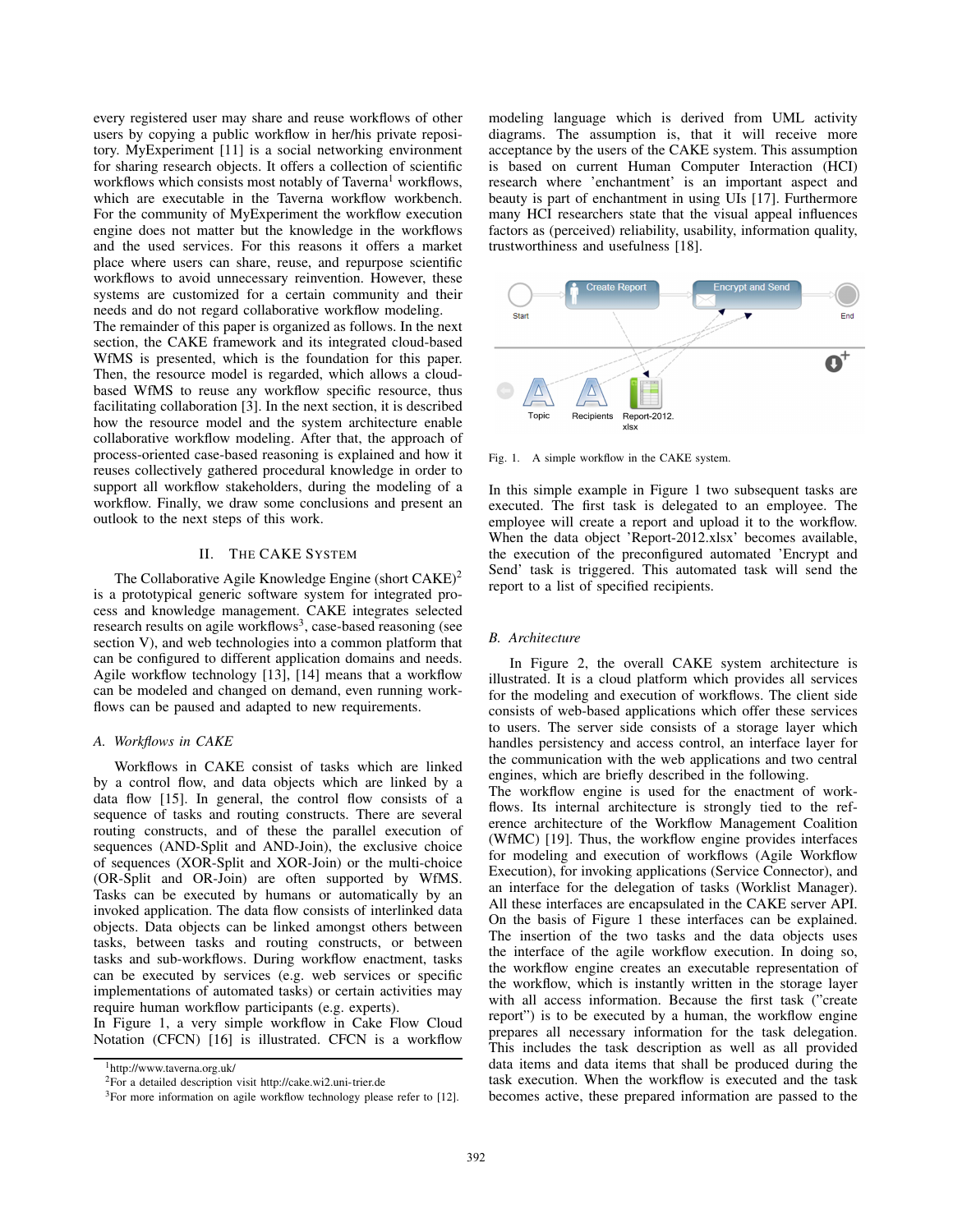worklist manager interface, hence the according user interface can visualize these information to the delegate user. The second task ("Encrypt and Send") is automatically executed by the service connector interface when the task becomes active during the runtime of the workflow. This interface provides a set of available implementations. An implementation can be generic like the usage of an exposed web service URL as well as a customized one like the communication with REST services. New implementations require a specific XML description which can be understood by the service connector interface. In contrast to web services (which already have a description language: WSDL), customized implementations must describe their required input parameters and their return values.



Fig. 2. The CAKE system architecture.

The knowledge engine supports process-oriented case-based reasoning [20], [21], [22], [23] and aims at intelligent methods for reusing experiential knowledge (see section V). It supports similarity-based retrieval of workflows based on semantic descriptions as well as the adaptation of workflows [24]. The aim is to support unexperienced workflow modelers with gathered and structured knowledge in a database. This experiential knowledge can then be discovered and reused in order to build or to improve a workflow under construction. The reuse of procedural knowledge is closely linked to the possibility to share and spread workflows.

The interface layer provides communication means which encapsulate the functions of the two engines and it enables the development of complex web applications such as a workflow modeling and execution environment. It provides a real-time push mechanism, which propagates all changes on workflows to the affected clients. Thus, if several users concurrently model a single workflow, each of them immediately observes the structural changes to the workflow done by all others.

# III. THE RESOURCE MODEL

The stage of development of the CAKE system towards a cloud-based platform made it necessary to elaborate an open resource model. By open we mean that every person can register for the system and gets a set of predefined access rights on resources (documents, workflows, etc.). The model enables all registered persons to share their resources and to discover new ones. A detailed description of the resource model would go beyond the scope of this paper and the interested reader is referred to [3]. In the following the foundations for collaborative workflow modeling and reuse are described according to the resource model.

The resource model is illustrated in the UML class diagram of Figure 3. Everything in the CAKE system is considered as a Resource. A resource has exactly one owner. Participants are resources as well, and hence we need to avoid that an Object, e.g. a task or a data object, gets access rights to a participant. The subclasses of participant are Account and Participant Group, which is a group of an arbitrary set of accounts. Accounts have a unique identifier.

For the retrieval of resources - especially workflows - the enrichment with semantic information is a means to simplify and improve the discovery of resources. The Semantic Meta Data can be realized via Ontologies which should be specified in a public standard format such as OWL to enable inference mechanisms.

The left four main types of resources are the **Adaptation** Case (see section V-B), Data, Workflow and Task. Due to the nature of workflow management systems, tasks are connected with participants by a specified Execution. In the reference model of the WfMC it is the role of the Worklist which controls the Human Execution and task delegation. The Assignment differentiates between allowed and assigned participants. The modeler may define several allowed participants to execute a task, but only one participant can be assigned in the end. A participant group can be a set of colleagues or experts, who fulfil a predefined role in an organization. Besides the human execution, we also support automated tasks, which can be executed without user interaction. For these tasks, the Service Execution is responsible. Automated tasks which use the service execution are custom software components. The automatic sending of an e-mail or the retrieval of data from a database are examples for this.

A concrete workflow consists of a control flow with tasks and data objects linked with tasks. The definitions of prototypes and instances are a generalization of the common workflowschema/instance separation in WfMS to fit to every concrete workflow resource of the resource model.

- A Prototype is a template which cannot be executed. We have prototypes for workflow, task, and data items. We distinguish between system prototypes and derived prototypes. System prototypes are reusable entities. The usage of a system prototype leads to a derived prototype. A derived prototype is configurable and editable.
- An **Instance** is a copy of a derived prototype. The instantiation creates an executable copy of a derived workflow prototype. Only instances can be executed. Hence, we have instances for workflow, task and data items.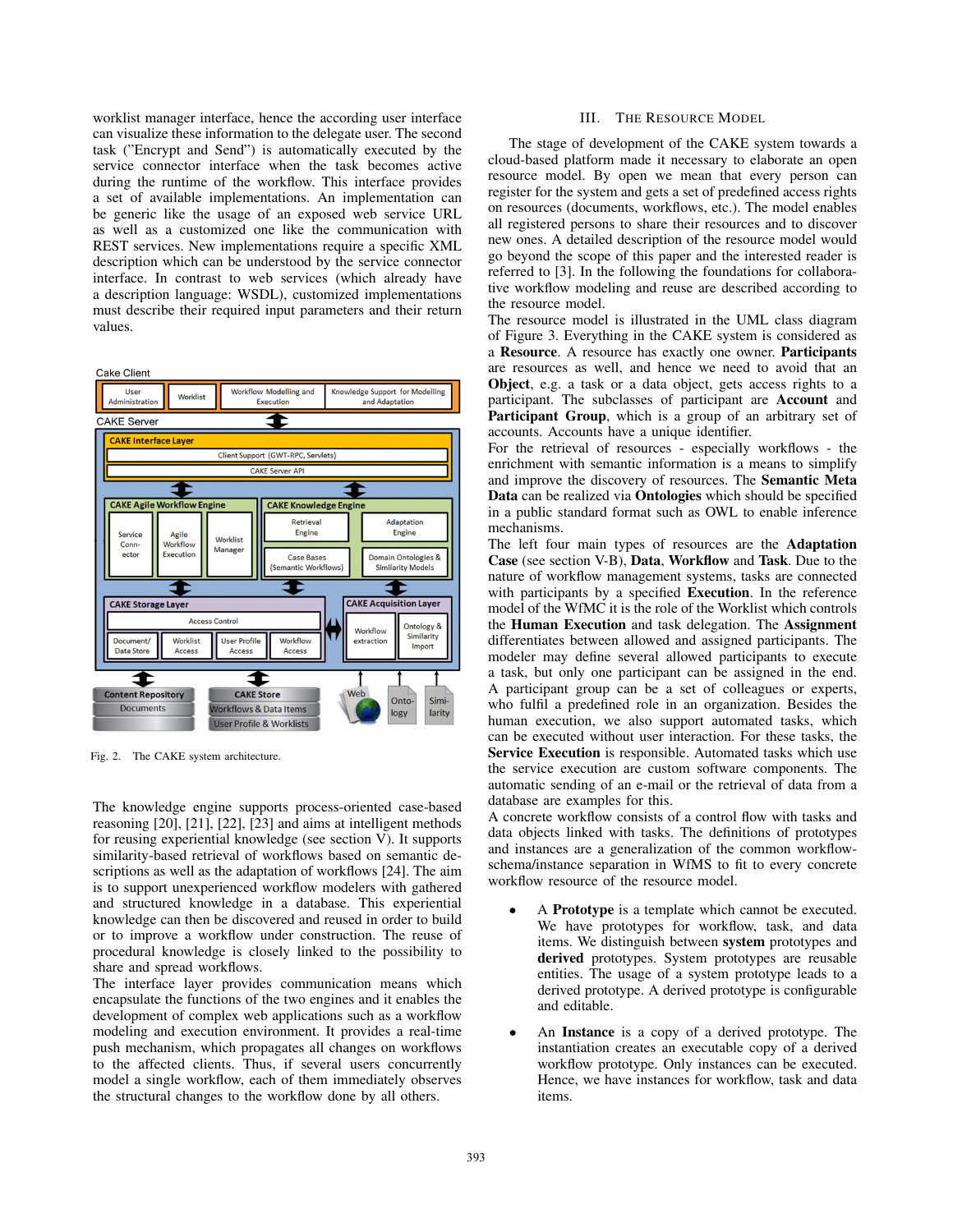

Fig. 3. The resource model.

In the middle part of the diagram the Resource Group is shown. There are two reasons why it is different from the participant group. The first reason is the durability of the group members. If a resource group is deleted, all of its members should also vanish, because they are no longer needed. A group of participants needs another behavior. The deletion of a participant group may never entail the deletion of its group members, i.e. the accounts. The second reason is the need to give a hierarchical structure to resources. In contrast to the participant group, the resource group should be able to form tree structures. Objects might be grouped by participants in order to organize and share personal libraries of resources. For instance, a new secretary shall see all administrative workflows for a certain division of a company. Then, the secretary only needs the read right to the folder (represented as resource group) where these workflows are.

## IV. ENABLING COLLABORATION

To enable collaborative work was one of the goals during the development of the resource model. This section covers the topics of ownership and access rights as well as their role in the resource model. Then, collaborative workflow modeling in the CAKE system is described and an example is given.

## *A. Access Rights*

Access rights are defined between participants and resources. Thus, a set of people (participant group) or a single person (account) can get access rights to an object resource. This also means that every person can control his/her visibility to the public by restricting read rights about himself to a certain person or a group of persons. Access rights regulate three kinds of access: read, write, and execute. The access to a resource is managed by the access rights, but the access rights can only be assigned by the owner. The resource model only regards positive access rights. It is not possible to explicitly deny a right. Hence, inconsistent access rights due to the membership of participants in different participant groups cannot occur. The access rights that a single account possesses, is a union of all access rights for this account and all participant groups in which the account has a membership. On certain resources, not all access rights are applicable. For instance the execute right is only applicable to workflow instances, but not to individual task or data items.

#### *B. Ownership*

Access rights can only be assigned or removed by the resource owner. Ownership can only be taken by a single account. The concept of access rights could also allow to transfer the ownership of a resource to another participant or group of participants, but this will not be supported for the following reasons.

Workflows are always group members of a resource group. The resource group facilitates the organization of resources for the users and thereby gives an outer structure to a set of resources. It can build tree structures, which represent folders, projects, or e.g. shared resources. It must be ensured that an outer resource structure has always a responsible person who controls the access rights. Ownership is passed top-down, so no inconsistent access rights can occur in the outer structure. The same also counts for all resources within the outer structure.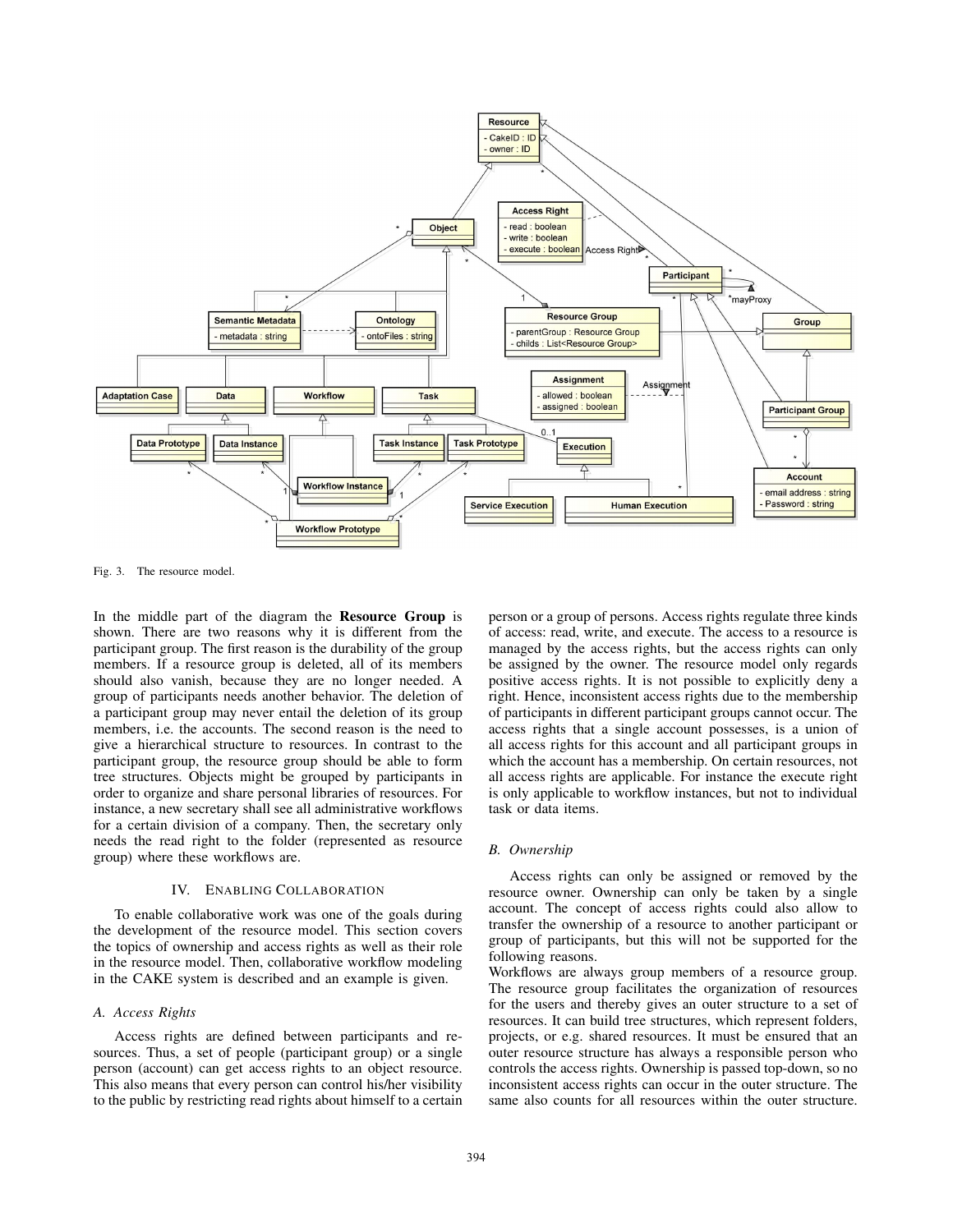If there is a workflow on which several people collaboratively work, it is not intended that a user can lose the ability to read, write, or execute his/her formerly owned workflow, because someone else has taken the ownership. In such a case, the owner of the outer structure in which the workflow lies would differ from the workflow owner and this would cause an inconsistency. Also non-executable resource objects, such as data and documents, must meet this requirement.

If the ownership of a resource could be passed to a participant group, then it would be possible that an empty group is the owner of an already running workflow instance, which would also lead to the consequence that no one is responsible for the execution of the workflow and its monitoring. Therefore, only accounts may have an ownership.

#### *C. Collaborative Workflow Modeling*

After the explanation of ownership and its connection with access rights, collaborative workflow modeling is portrayed in this section. To allow collaborative workflow modeling is not only a matter of giving write access to a workflow for another person, but also a technical one. First some technical issues are stated and then the importance for access control by the resource model.

If a set of users has a write right to a workflow, it can happen that they overwrite their changes without knowing it or that changes become obsolete, because they were made on objects which no longer exist. A simple solution for this problem is an exclusive lock. Every time a user wants to edit a workflow she/he asks the system for an exclusive lock. If the lock is not hold by another user, the system will give him/her exclusive access to the workflow. Although this idea seems very straight-forward, it strongly depends on the willingness of the users to unlock a workflow. It will fail, if the lockholding user forgets to unlock the workflow and even worse if she/he falls ill or goes on vacation. Another solution for this problem is backed by the CAKE system architecture itself. For collaborative workflow modeling in CAKE an exclusive lock-mechanism is not mandatory, because of two reasons:

- Every operation on a workflow and its elements is persistent. An operation is only performed completely or not. Concurrent operations are synchronized in the agile workflow engine. If an operation is not applicable anymore, because of prior changes on the workflow, it is omitted.
- The workflow engine core only creates push events if an operation on a workflow or its elements has been written persistently. The interface layer of CAKE broadcasts this event to all registered users, who currently regard the concerned workflow in the webbased interface. The user will only see changes in the user interface, if a push event has been received.

The CAKE system currently integrates both methods. Nevertheless, the second one is an optimistic strategy, because theoretical a person could perform a change on a workflow in the time frame between the persistent write of an operation by another user and the receiving of the push event. But for the operation of CAKE as a cloud-based WfMS the second approach seems more advantageous.

The resource model is the other part which facilitates collaborative workflow modeling. Its access control mechanism allows collaboration on different levels. Not only workflows can be edited collaboratively but also all structures which are based on the resource group. So an owner can give write access to a folder (represented by a resource group) to different participants. Then, each of these participants must also get the write right to all workflows which are organized below the concerned structure. If such a write-released resource is modified by inserting a new resource, the access rights must also be assigned to the owner of the parent structure and all participants which have write rights to the parent structure.

Figure 4 shows how access rights are set if a workspace is

| <b>Resource</b>                                                                        | User A<br><b>Read</b> | User A<br>Write | User B<br>Read | User B<br>Write         | Owner  |
|----------------------------------------------------------------------------------------|-----------------------|-----------------|----------------|-------------------------|--------|
| Workspace                                                                              | X                     | X               |                |                         | User A |
| Folder 1                                                                               | X                     | X               | X              | X                       | User A |
| WF prototype 1                                                                         | X                     | $\mathsf{x}$    | X              | X                       | User A |
| WF prototype 2                                                                         | Ä                     | <u>X</u>        | Ÿ              | $\overline{\mathsf{X}}$ | User A |
| Workspace (User A)<br>User A<br>WF prototype 2<br>Folder 1<br>User B<br>WF prototype 1 |                       |                 |                |                         |        |

Fig. 4. A collaboration example.

accessible by two users and a new workflow is created. User A is the workspace owner and so she/he is the owner of all resources of this workspace. In this scenario the workspace owner has granted User B read and write access to the resource 'Folder 1'. Thus, User B has read and write access to all resources within this folder, i.e. in this example 'workflow prototype 1'. User B then decides to create a new workflow ('workflow prototype 2') in 'Folder 1' because she/he wants to collaboratively model this workflow with User A. User B may do it, because she/he has write access to 'Folder 1'. However, User B is of course not the owner of the new workflow prototype but she/he obtains the inherited rights of 'Folder 1' to the new workflow. Then, both users can collaboratively model 'workflow prototype 2'. For collaborative workflow modeling access must be granted to an entire workflow.

It is not advisable to grant access to single tasks or data objects within a workflow for modeling. An access to fragments of a workflow would pull these elements out of their context and their linkage to the rest of the workflow. For further details on this topic please refer to [3]. Additionally, an operational cloud-based WfMS would need much time to check the access to every resource or even more granular for every attribute of a resource.

Similar to collaborative workflow modeling, the resource model allows the sharing of resources. Sharing of resources is the reuse of resources by other participants. The next section is about the reuse of procedural knowledge, which has been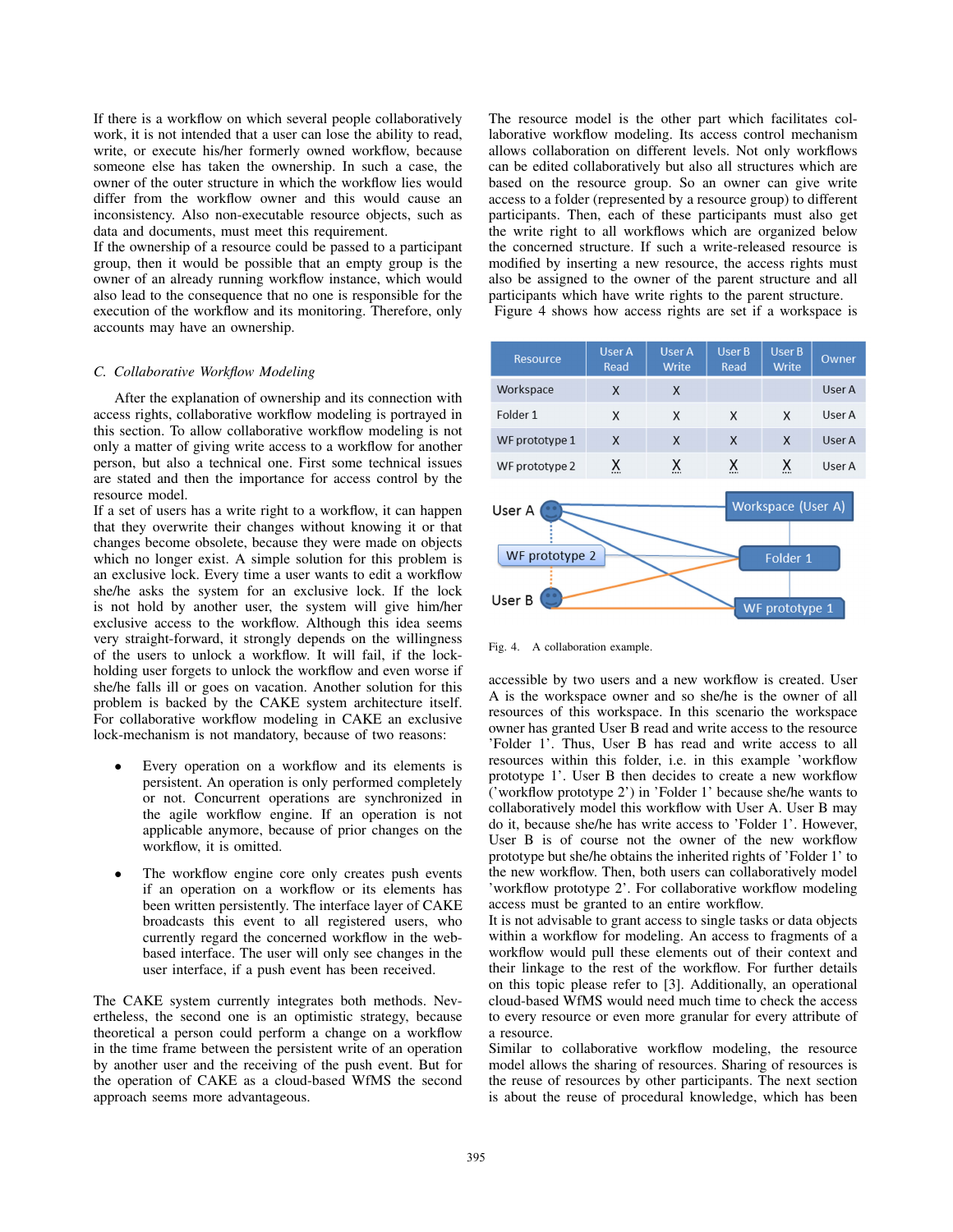gathered collaboratively in an organization or in a community.

## V. EXPERIENCE REUSE

Workflow modeling usually requires significant skills and experience in the respective domain and in modeling principles in general. Additionally, when performed using some modeling environment, skills in using this environment and knowledge about the available services that can be integrated into a workflow is important. As far as the quality is concerned, a well-designed workflow is hard to produce by a person with no or little experience in workflow modeling. To address this problem, we propose a process-oriented case-based reasoning approach sketched below.

## *A. Process-Oriented Case-Based Reasoning*

Human problem solving in many fields is based on extensive experience. The computer supported reuse of experience requires representing experience in appropriate data structures and Case-Based Reasoning (CBR) provides appropriate means for representing experience [25]. The assumption is that many problems that we face in the present are similar to problems in the past. Therefore, solutions of past problems could help to solve present problems. CBR stores the experience in cases. A case records a problem situation together with the experiences gained during a problem-solving episode, which mostly includes a solution.

In process-oriented CBR the case structure aims at solving problems for workflow modeling and to support workflow modelers to react on environmental changes which influence the runtime of the workflow. Process-oriented CBR systems are able to support the creation and adaptation of workflows [26]. In the next section, the adaptation case representation in the CAKE system is described.

#### *B. Adaptation Cases*

A possible representation for cases in process-oriented CBR is the adaptation case [24], which we use in the CAKE system. An adaptation is the representation of a previous adaptation episode of a workflow. It is structured into a problem part and a solution part:

- 1) The problem part consists of
	- a) a semantic description of the change request (what causes the change) and
	- b) the original workflow prior to the adaptation.
- 2) The solution part contains
	- a) the adapted workflow and
	- b) the description of the adaptation steps (added and deleted workflow elements) that have been executed to transform the original workflow into the adapted workflow.

The change request (1a) is a semantic description of the cause of the request. This part of the problem description makes use of traditional case representation approaches [25], e.g. a structural representation by meta data or a textual representation. Workflows (1b and 2a) are represented as described before in section II-A. The representation of the adaptation steps (2b) deserves some special attention. Similar to STRIPS operators [27], the adaptation steps are described by an add and a delete list. Each list contains a set of chains of workflow elements. A chain encapsulates a maximum set of connected workflow elements with one entry point and one exit point. Further, each chain records a pair of anchors. A pre anchor is the workflow element (in the original workflow) after which workflow elements from the chain have been added or deleted. A post anchor is the workflow element from the original workflow following the last element of the chain. Hence, the pre anchor describes the position after which the adaptation starts and the post anchor describes the first position in the original workflow that is not anymore affected by the adaptation described in the chain. These anchors are further used during the reuse of the workflow adaptation to identify similar points in new workflows at which the proposed adaptation can be applied. Please note that the overall description of the adaptation steps can be automatically computed [6] from the original workflow and the adapted workflow or alternatively it can be captured as part of a modeling tool that is used for manual workflow adaptation.

Figure 5 illustrates a sample for the collection of an adaptation case in a real-time collaboration scenario. The considered workflow in CFCN describes a software update process in the financial industry. A bank (A) needs to update their transaction system. Enterprise (B) is an ICT service provider, who is responsible for the maintenance of the IT-systems of bank (A). Normally, all relevant system components are updated by enterprise (B) and after that enterprise (B) informs bank (A) that the update is complete. Afterwards, bank (A) needs to test the enrolled update for compliance. If the update is compliant, bank (A) informs enterprise (B) that the release was successful. In this scenario an exception occurred during the test of the enrolled update. Bank (A) discovered that the transaction system also transfers data to the German Federal Financial Supervisory Authority (BaFin) and that the BaFin requires certificates for the communication. Therefore, bank (A) pauses the execution of the workflow and gives enterprise (B) write access to the update process. Enterprise (B) models a new task for the generation of a valid certificate. The workflow is now adapted and bank (A) can continue its execution.

This process of exception management, from the start of the exception until the collaborative adaptation of the expert (ICTenterprise (B)), can be captured in an adaptation case. It contains a textual change request ("We need a certificate in order to transfer data to the Financial Supervisory Authority.") and the workflow before and after the adaptation. The add and delete lists with the containing chains can be computed automatically [6]. In this case, there is only one chain in the add list, containing the task "Generate certificate for authentication" and its pre- and post-anchor of the workflow before the adaptation. The next time, an other update process fails because of missing certificates, this adaptation case could be reused in the organization of bank (A), because it contains the knowledge how to create a 'generate certificate' task and who was responsible the last time to generate the certificate. This is only a very simple sample of an adaptation case. In [6] adaptation episodes for scientific workflows were investigated. For scientific workflows we found connected chains of add and delete lists which crossed several workflow hierarchies.

The resource model allows participants to access repositories of adaptation cases by giving them read access to the cases. This way, every participant has a dynamic repository which comprehends the gathered knowledge of his/her department or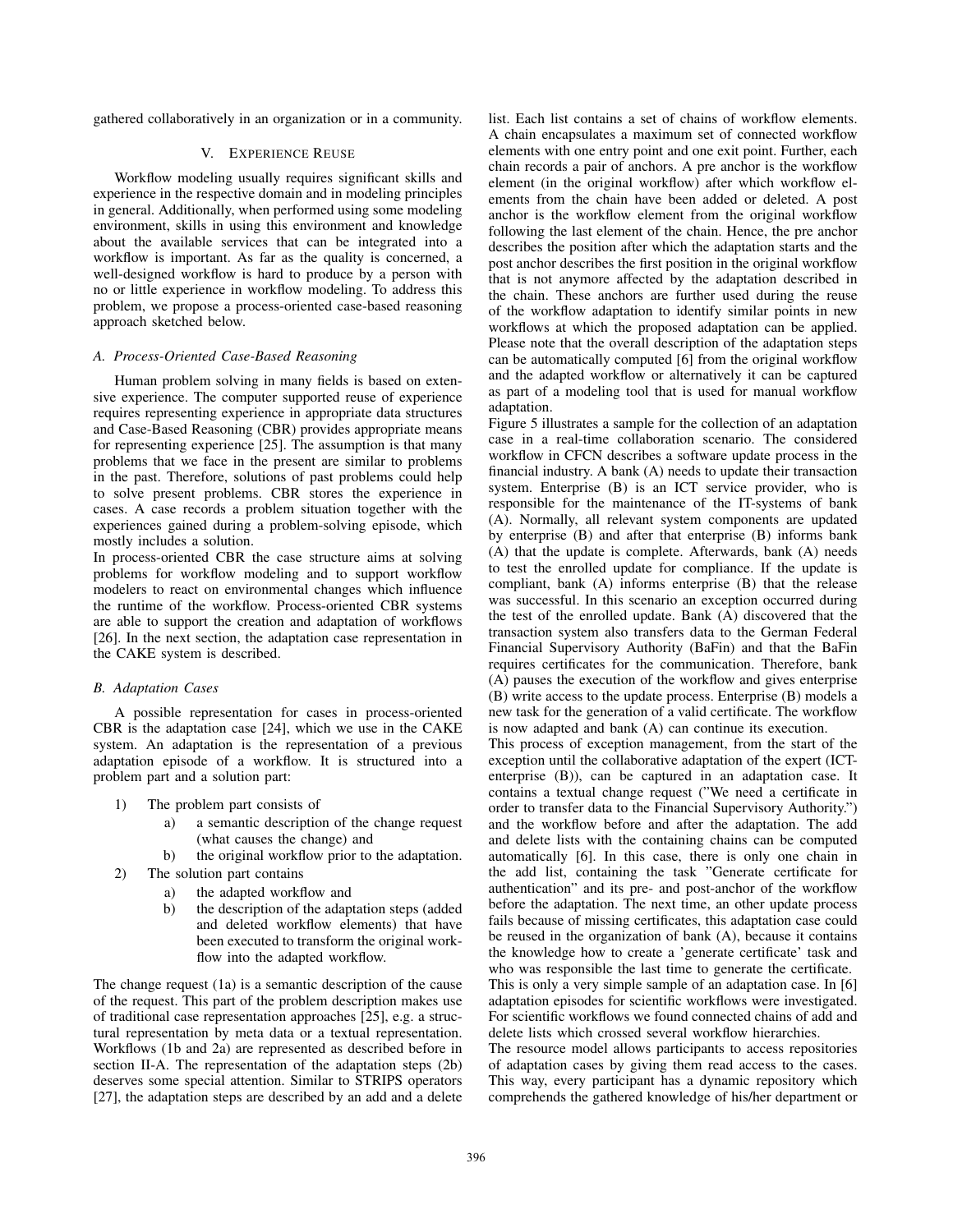Change Request: "We need a certificate in order to transfer data to the Financial Supervisory Authority."



Fig. 5. A sample workflow adaptation case 'Update software on transaction system.'.

organization.

## *C. Workflow Modelling and Adaptation*

For the support of workflow modeling we differentiate between manual and automatic adaptation support. In the manual scenario users may start describing their problem by creating a brief sketch of the workflow (e.g. a sequence of 2 or 3 tasks) they are interested in, thereby specifying already some structure of the intended solution. The retrieval component will then propose workflows that contain a subworkflow similar to what the user has specified. This method is similar to the retrieval via workflow execution traces [28] but our retrieval methods focus on the workflow structure. If the user is satisfied with the found workflow, she/he can transfer it to the adaptive workflow management system and prepare it for execution. However, if necessary, the user can also manually adapt the current workflow by editing it via the workflow editor. For this manual adaptation scenario, adaptation cases are not mandatory. It would be sufficient for a person to have a workflow repository. The workflow repository for a person consists of all workflows to which a person has access via the resource model and the similarity-based retrieval of the knowledge engine (see section II-B) searches for similar (sub-)workflows. The success of workflow sharing and providing access via similarity-based retrieval, relies on the willingness of the users to collaboratively create repositories of workflows, which continuously evolve. However, similar ideas have already proven successful for scientific workflows (cf. myExperiment [29], Wings [30]), i.e. addressing a community of professional researchers.

As a step ahead of such a manual adaptation, we also envision an automatic adaptation of workflows supported by workflow adaptation cases. When it should become necessary in the course of workflow execution, the user can even modify an already running workflow. The agile CAKE workflow engine therefore provides a breakpoint mechanism [24]. It allows suspending certain areas of a workflow from execution to enable their modification without loss of consistency. This feature is important if a person, who is responsible for the execution of a workflow needs to adapt the workflow to environmental changes. In such a scenario the concerned person can articulate the environmental change or the problem as a change request. The structure of the current workflow and the change request build a query, which can be sent to the CAKE system. If an appropriate case, with a high similarity to the query, exist, the system can automatically suspend relevant areas of the workflow by the breakpoint mechanism. Finally, the according add and delete lists of the found adaptation case can be applied on the current workflow.

# VI. CONCLUSION

In the course of this paper, we have described the cloudbased WfMS CAKE and its collaborative workflow modeling approach as well as the modeling support by experience reuse. These two features could be a means to continuously increase the quality of the process design in an organization. On the one hand, experts in a department can support process design, because they can easily participate in the modeling process. On the other hand, trainees or employees, who are new to workflow modeling, can ask the system to deliver recommendations in form of workflow templates or adaptation steps, based on a concrete change request.

Due to the extent of this paper, some issues of the resource model and the access control mechanism cannot be discussed: The modeling and access of hierarchical workflows and the reuse of workflow instances requires a version management for the produced data during the runtime. Also, the approach of case-based reasoning could only be sketched without the details, e.g. how anchor positions of the past are mapped to a new problem/workflow. Of course, the reuse of experiential knowledge is directly depended on the amount of gathered knowledge and the willingness of its users to spread their knowledge. The quality of these automatic adaptations has to be assessed in an evaluation. So far, we proved the feasibility